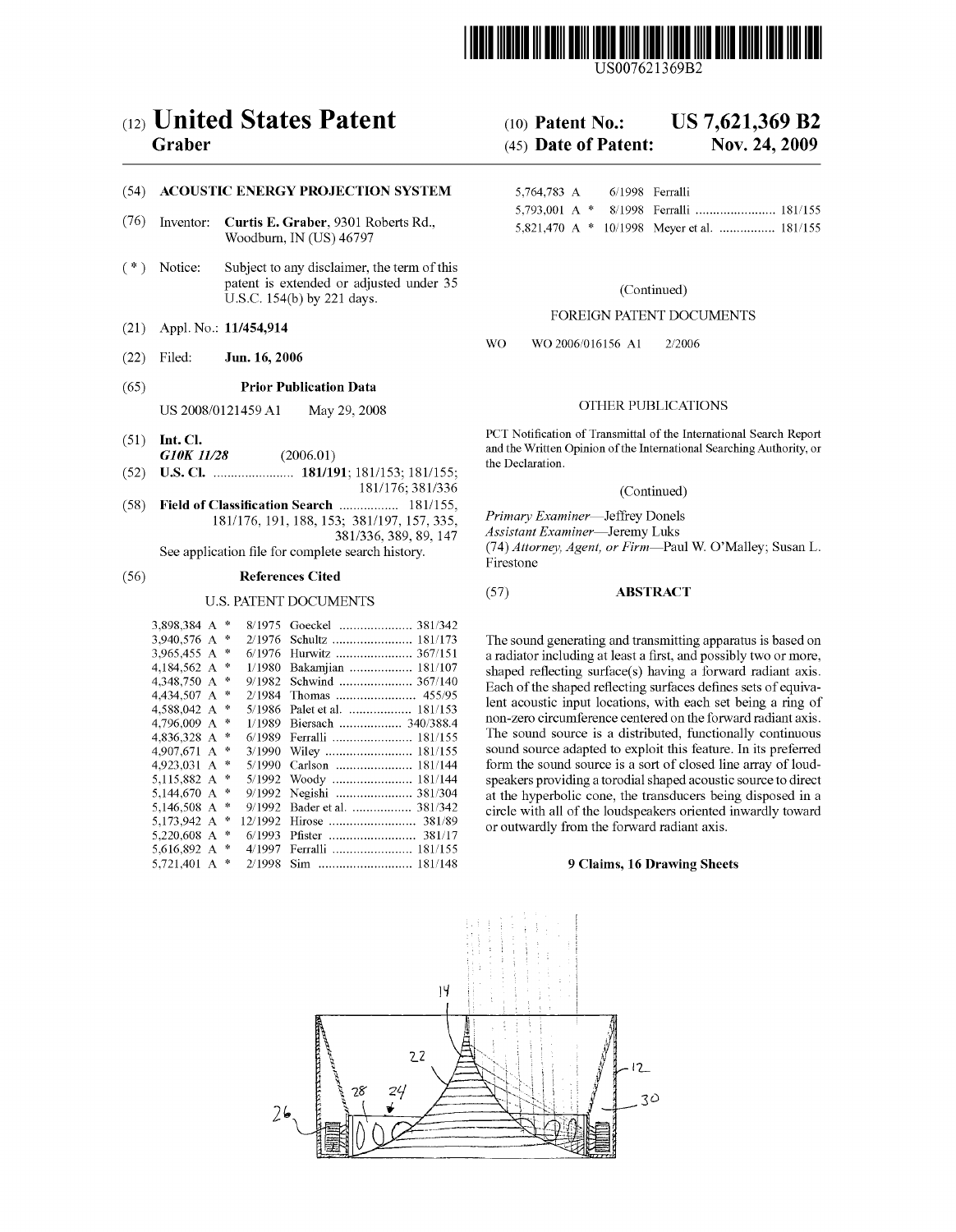|  |  | 5,898,138 A * 4/1999 Delgado, Jr.  181/152  |  |
|--|--|---------------------------------------------|--|
|  |  | 5.988,314 A * 11/1999 Negishi  181/144      |  |
|  |  |                                             |  |
|  |  | 6.009.972 A * 1/2000 Choi et al.  181/155   |  |
|  |  | 6,257,365 B1 * 7/2001 Hulsebus, II  181/155 |  |
|  |  |                                             |  |

U.S. PATENT DOCUMENTS 6,603,862 B1 8/2003 Betts .......................... 381,336

### OTHER PUBLICATIONS

PCT Notification of Transmittal of the International Search Report<br>and the Written Opinion of the International Searching Authority, or<br>the Declaration, published Dec. 21, 2007.

 $*$  cited by examiner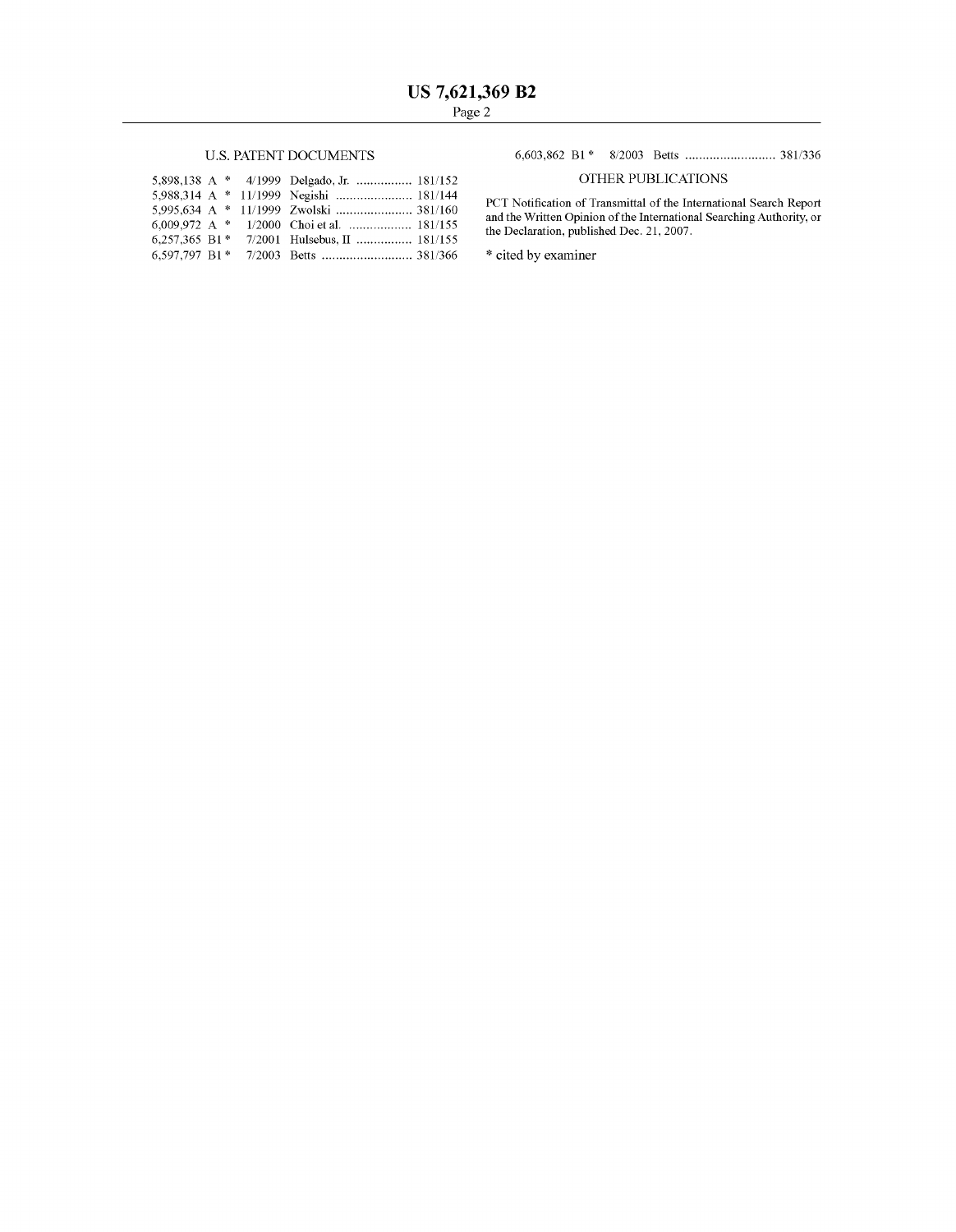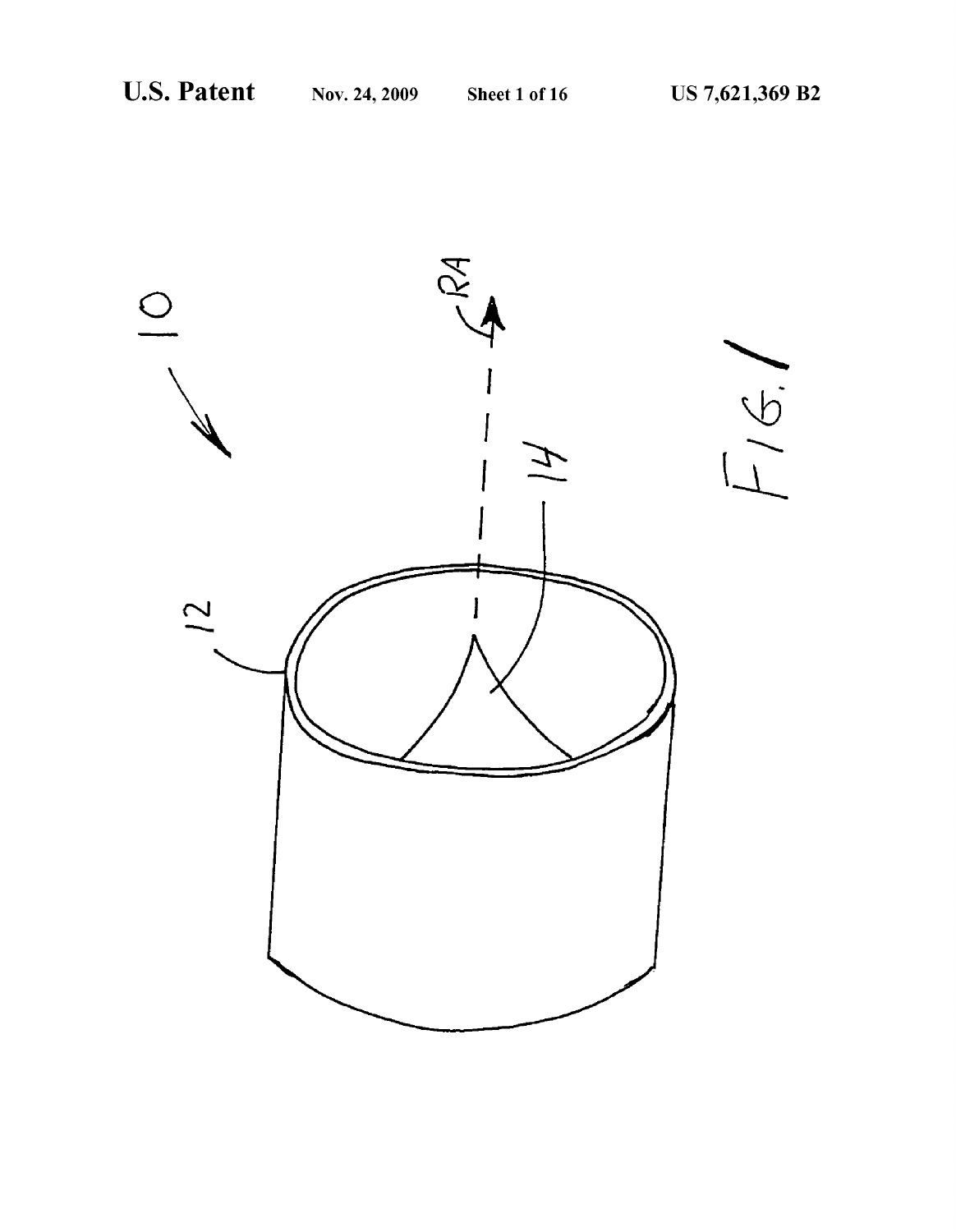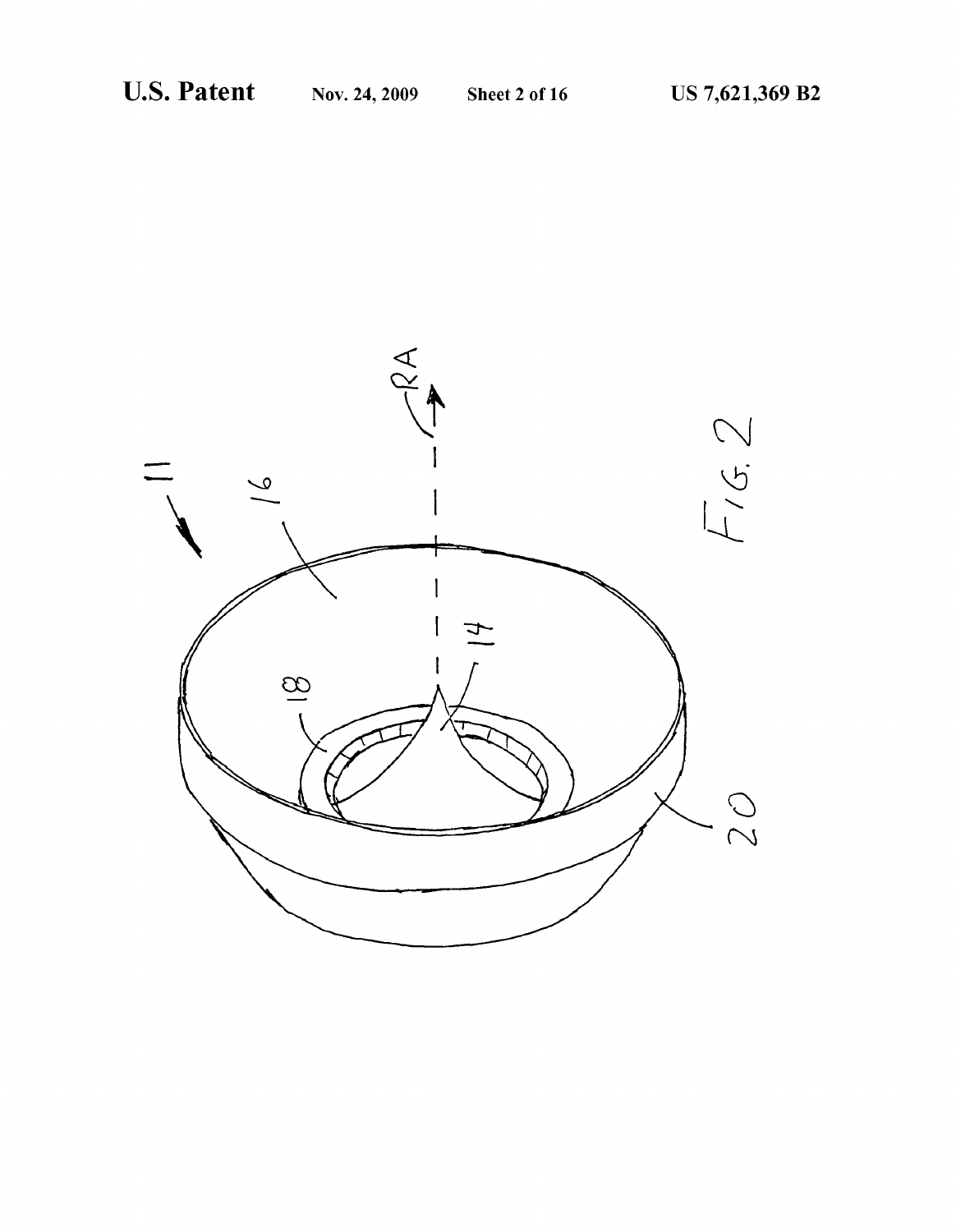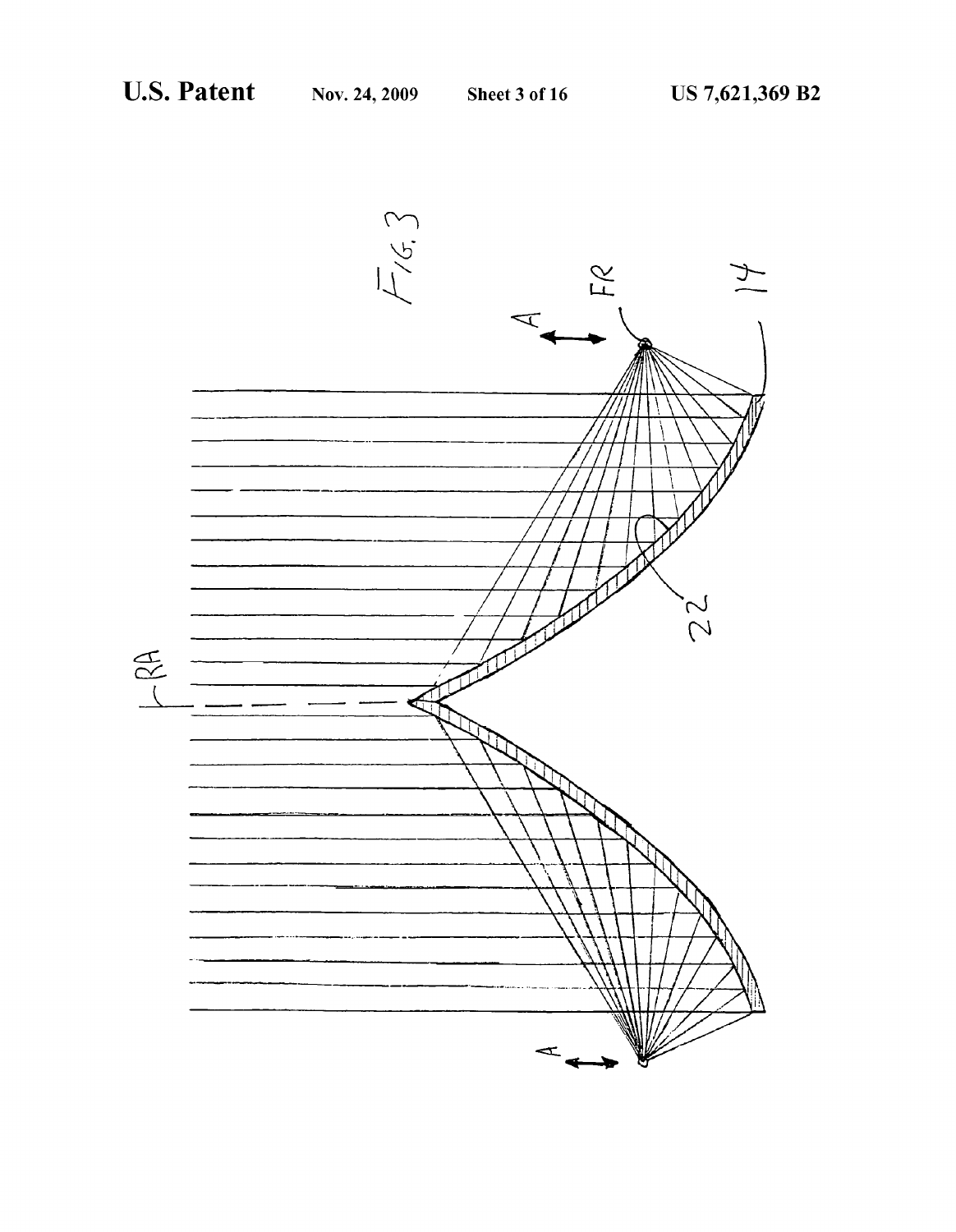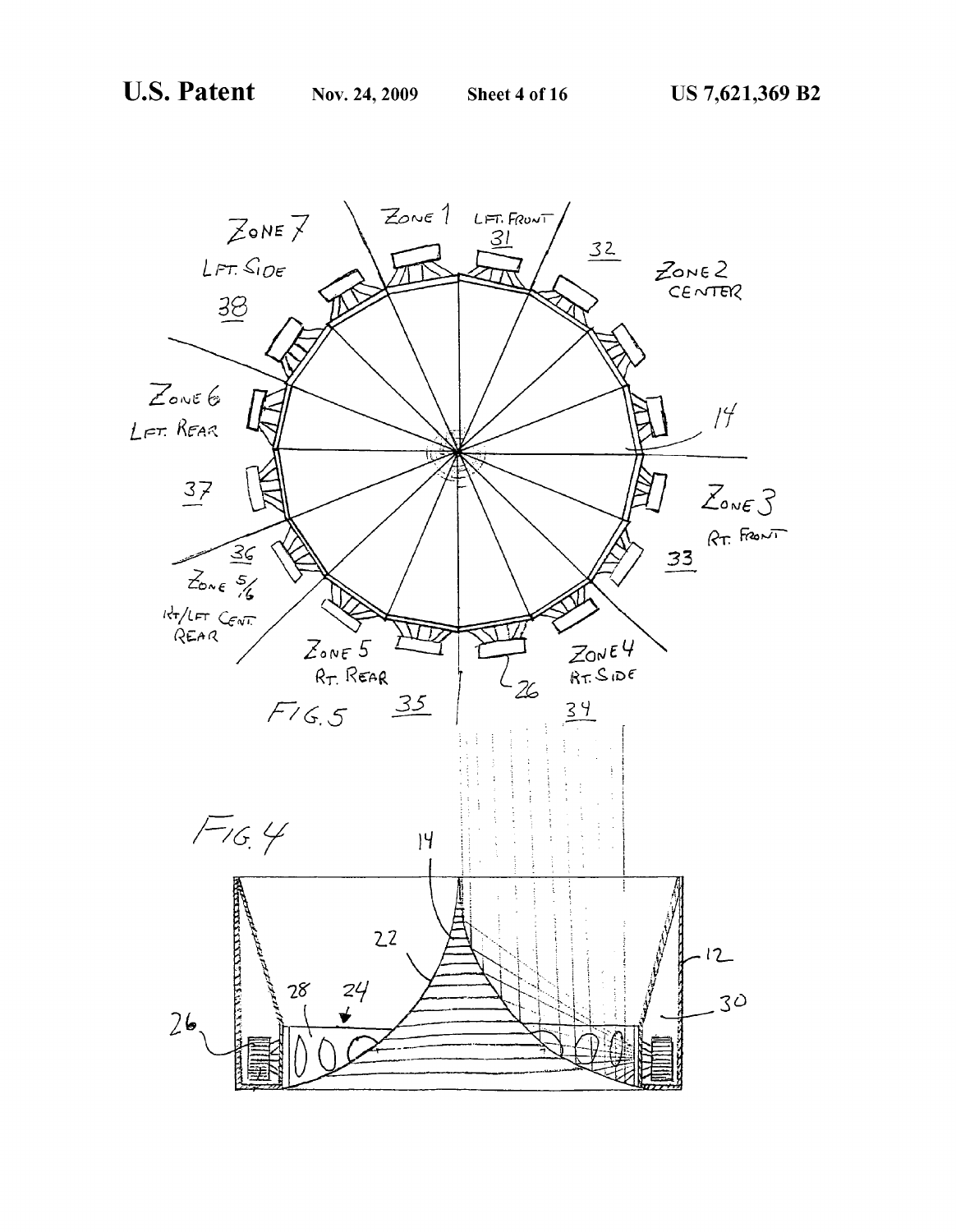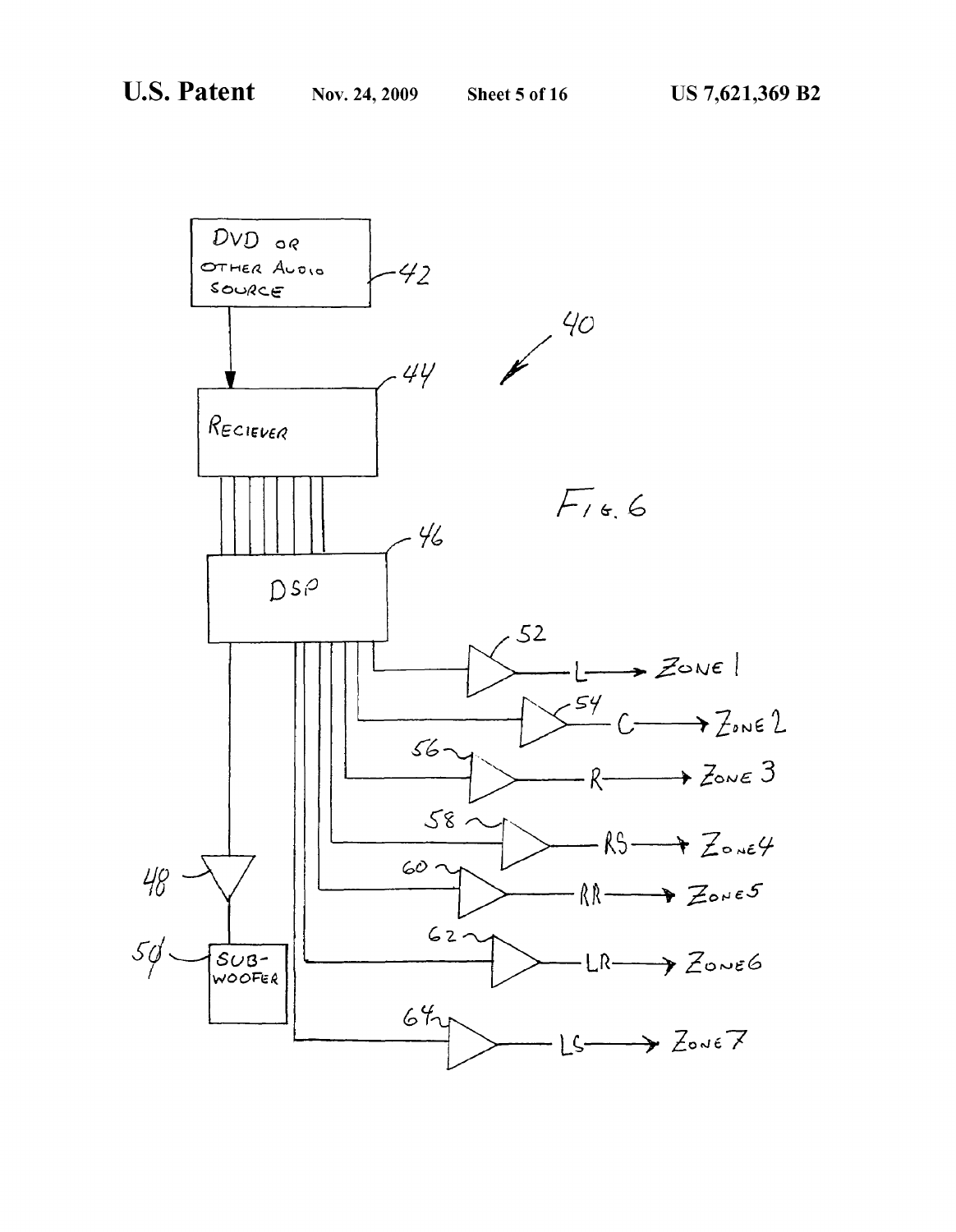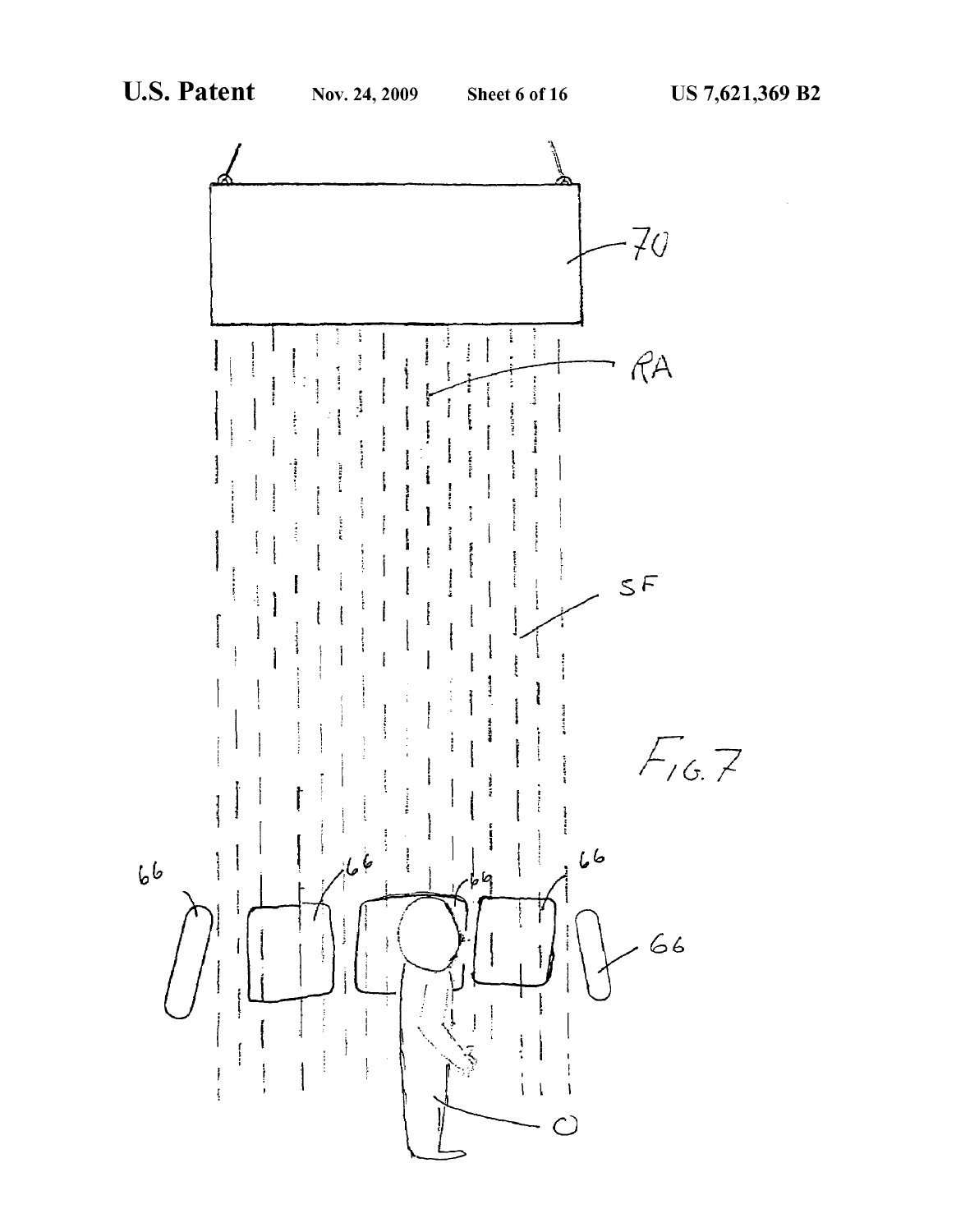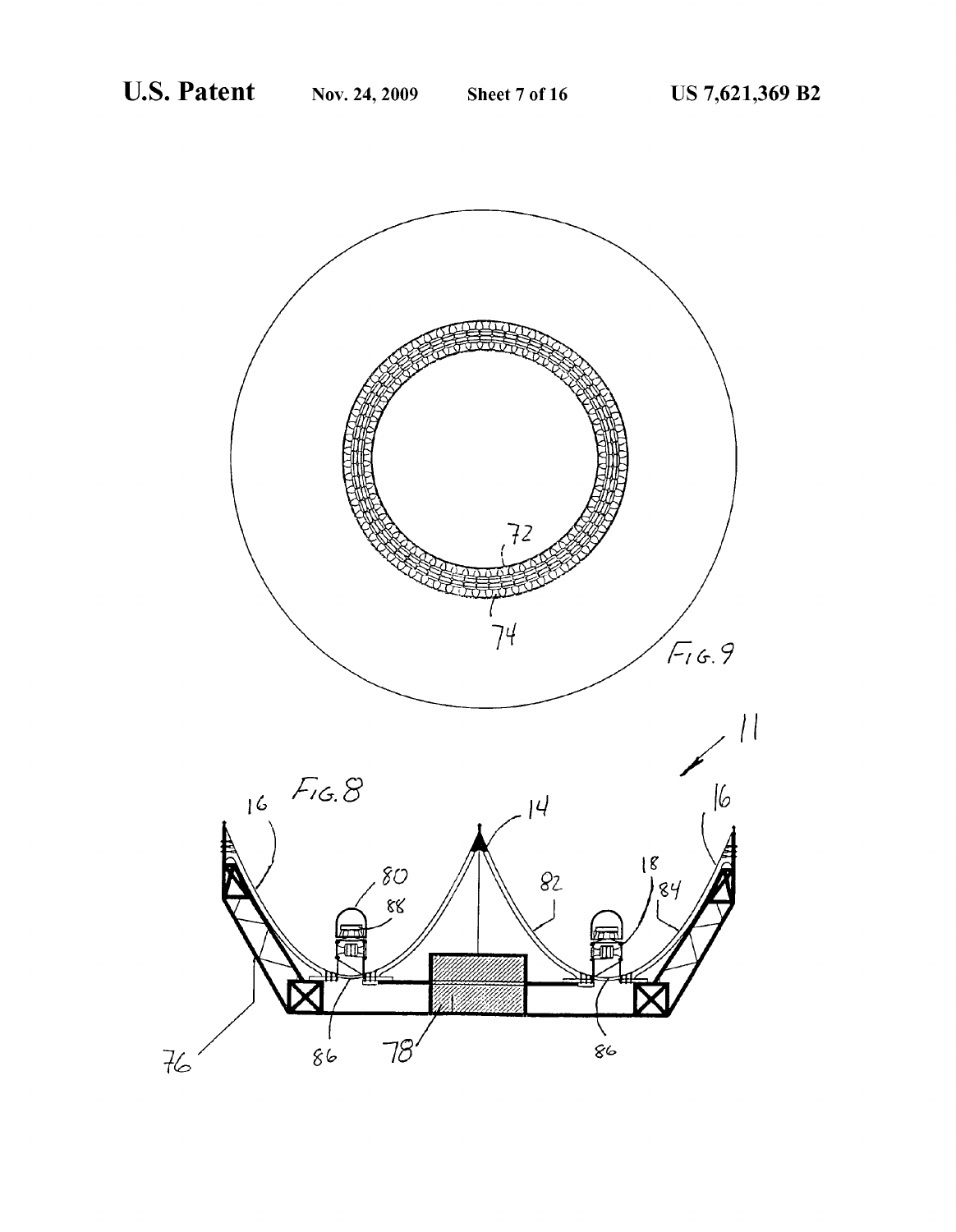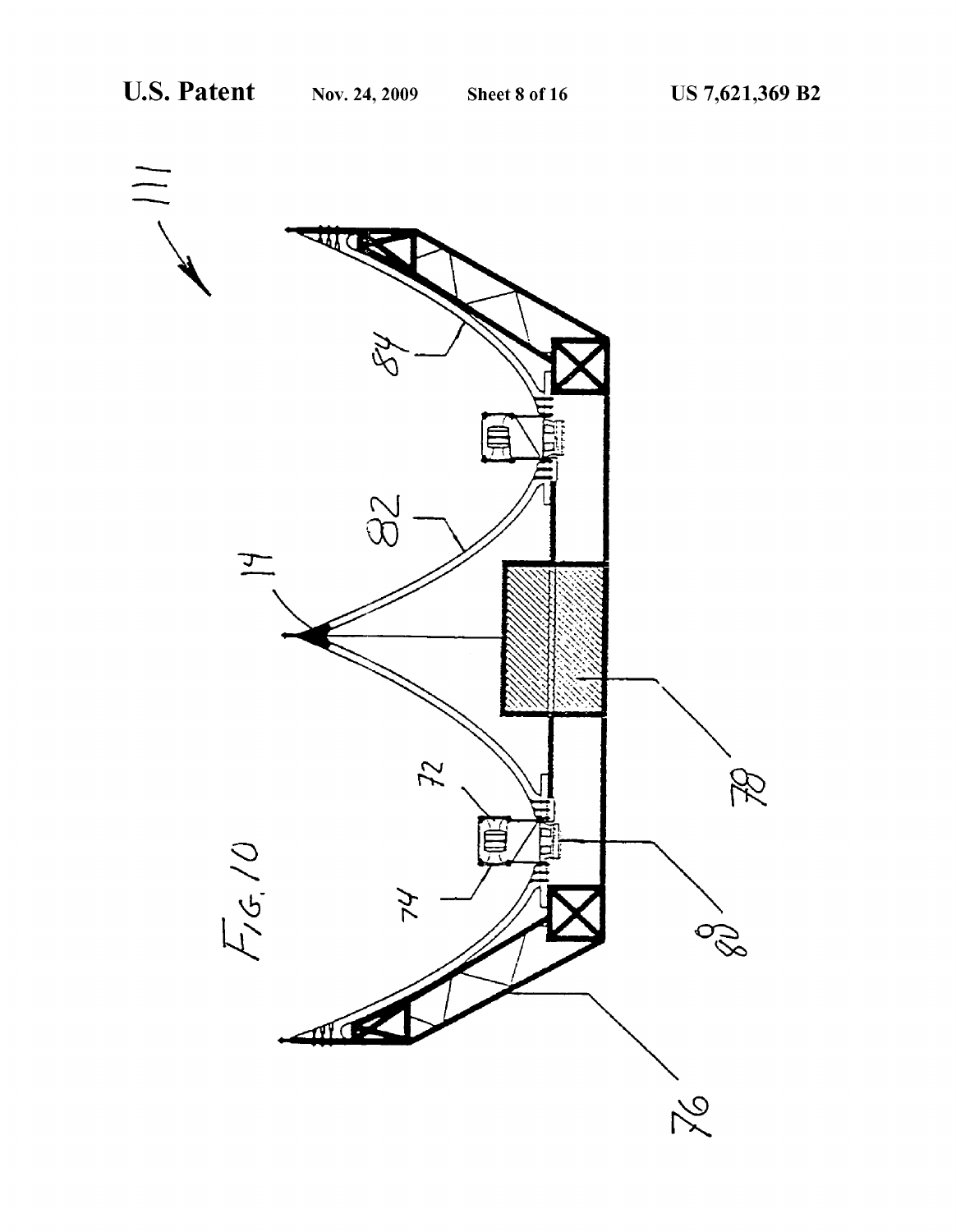

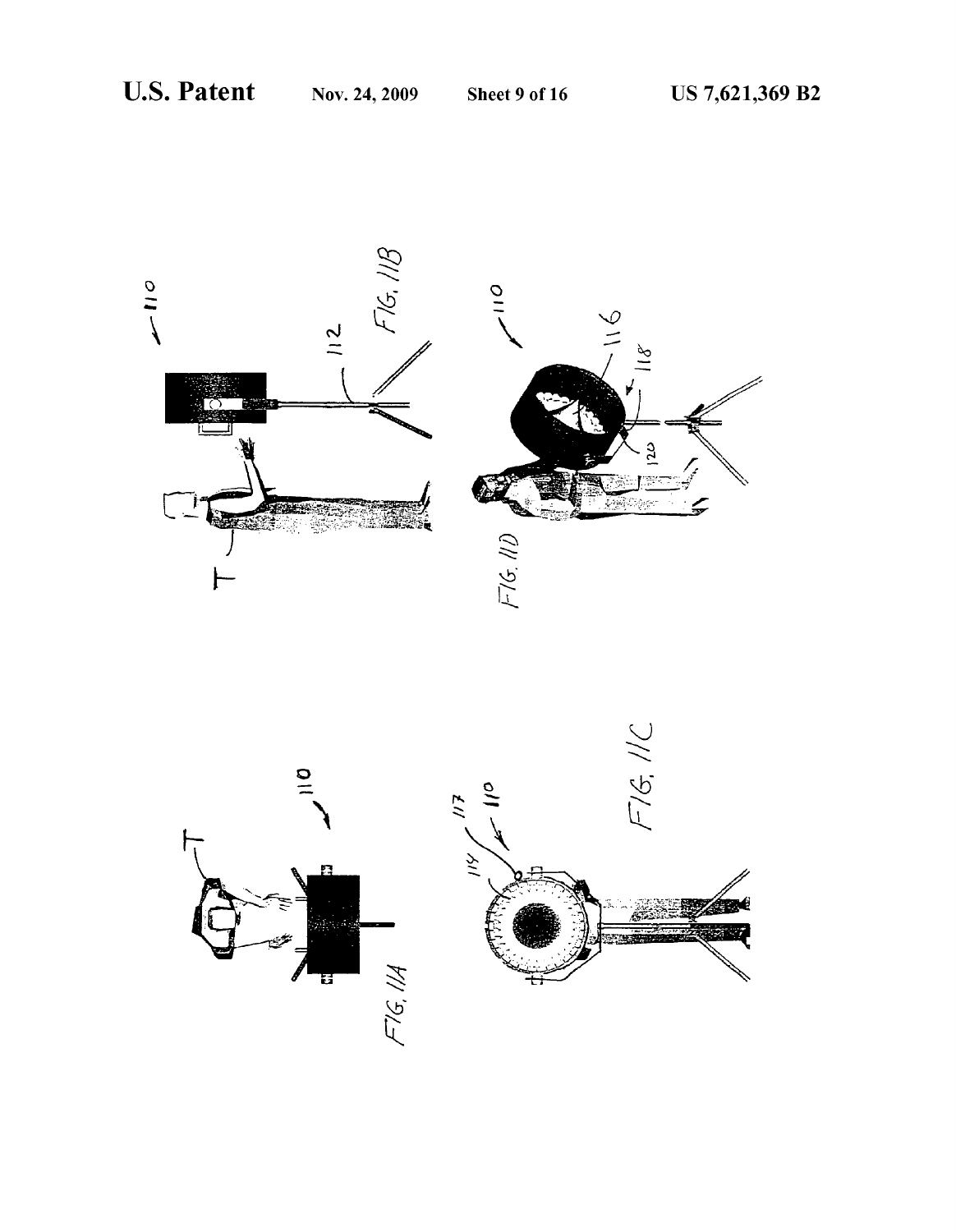

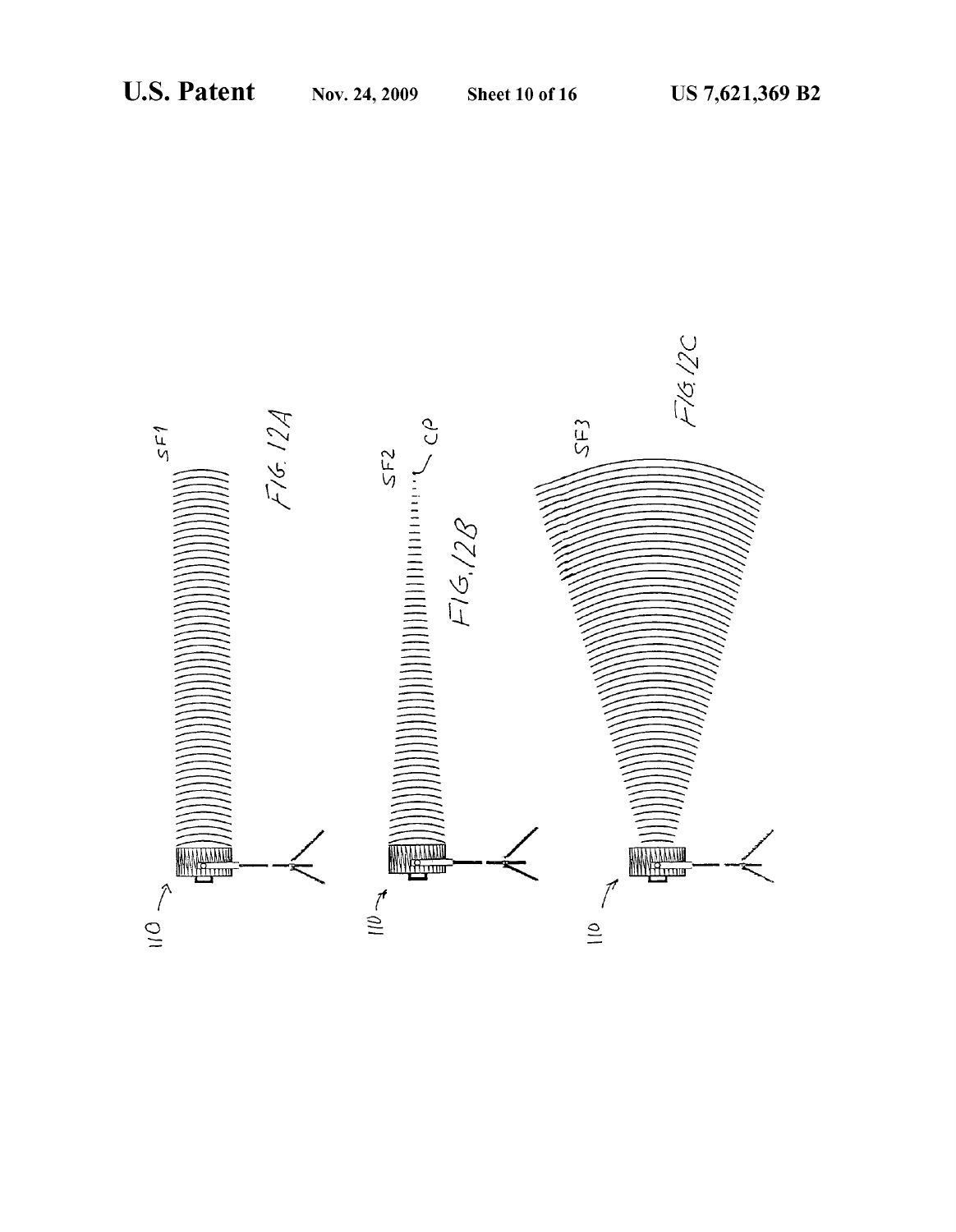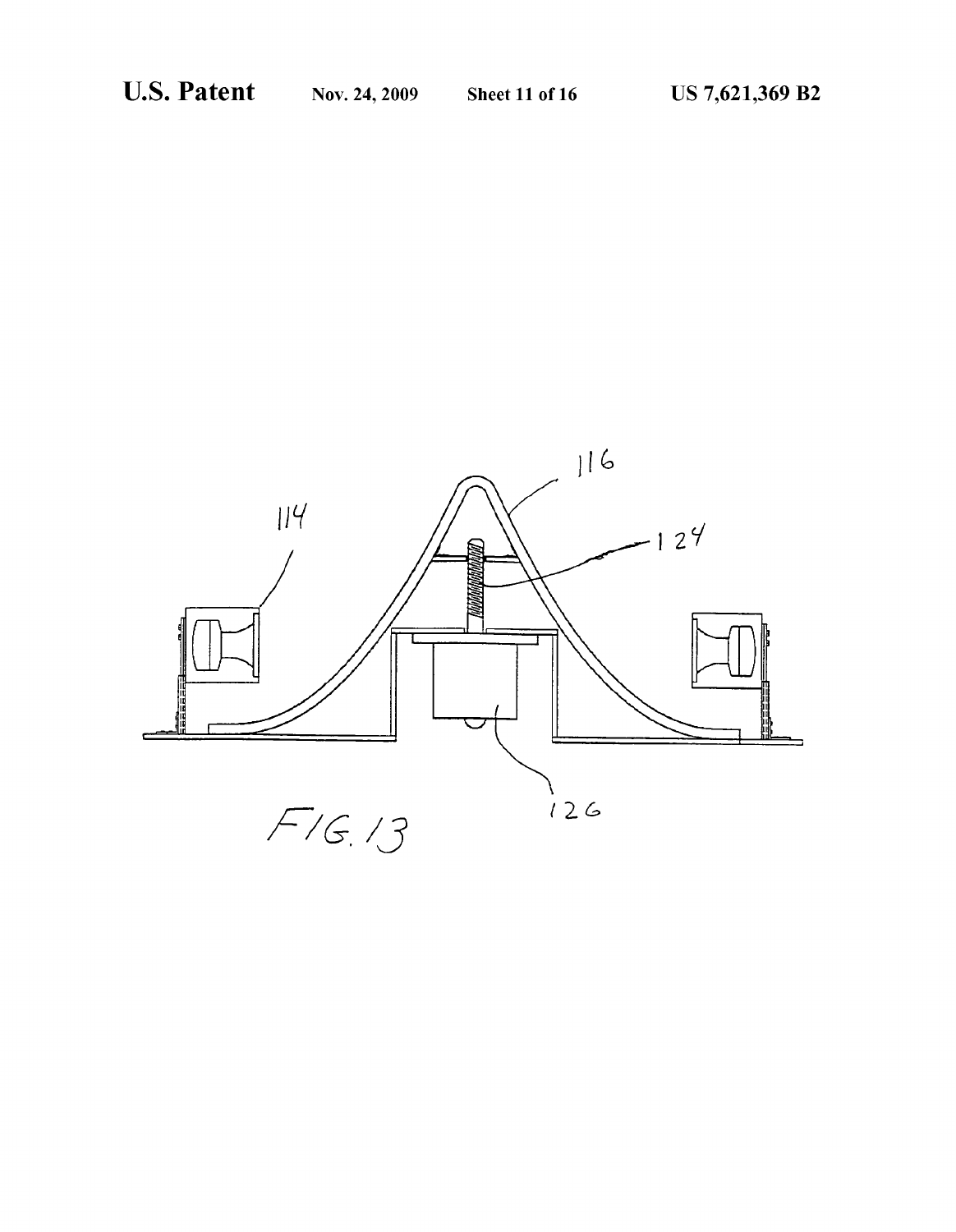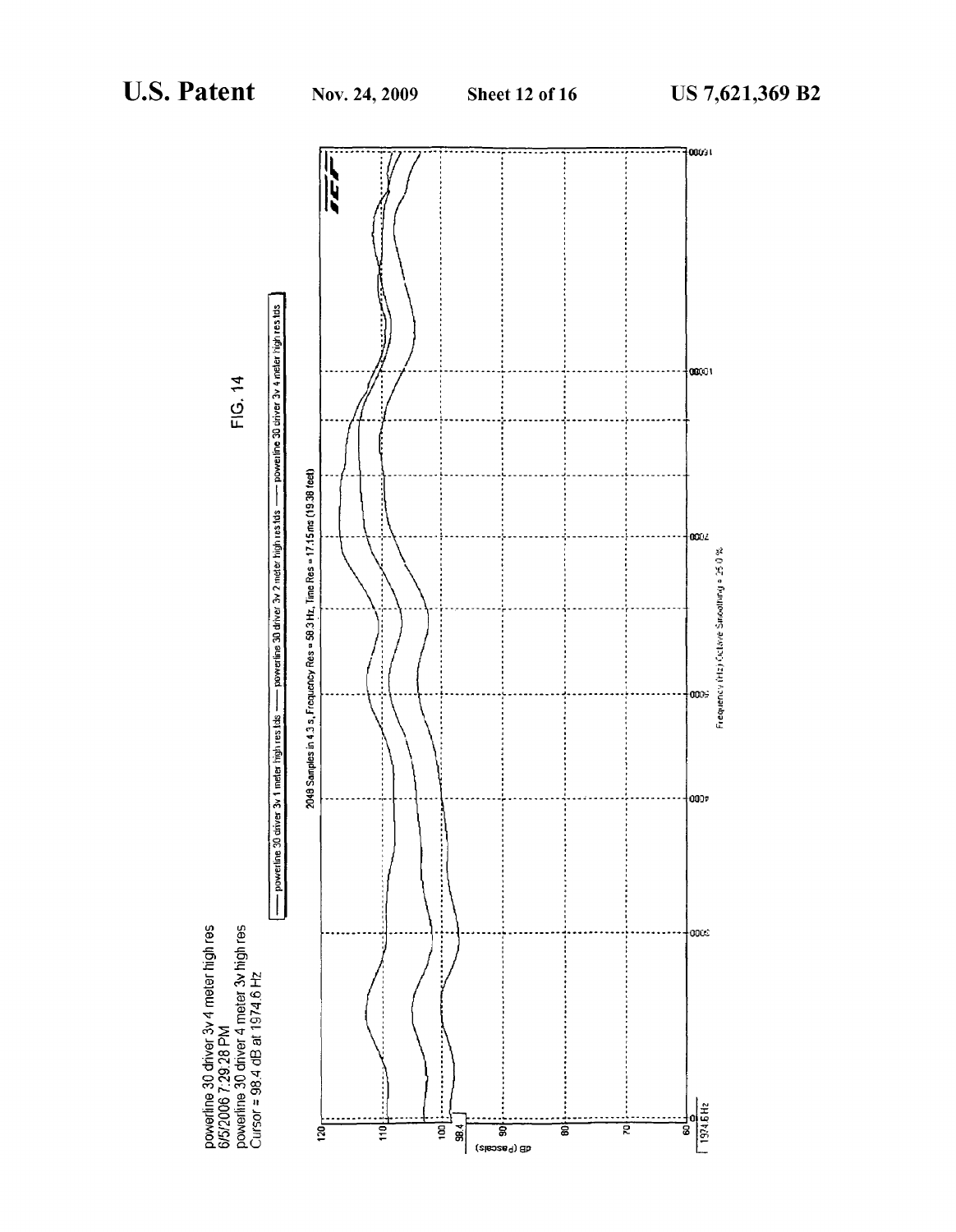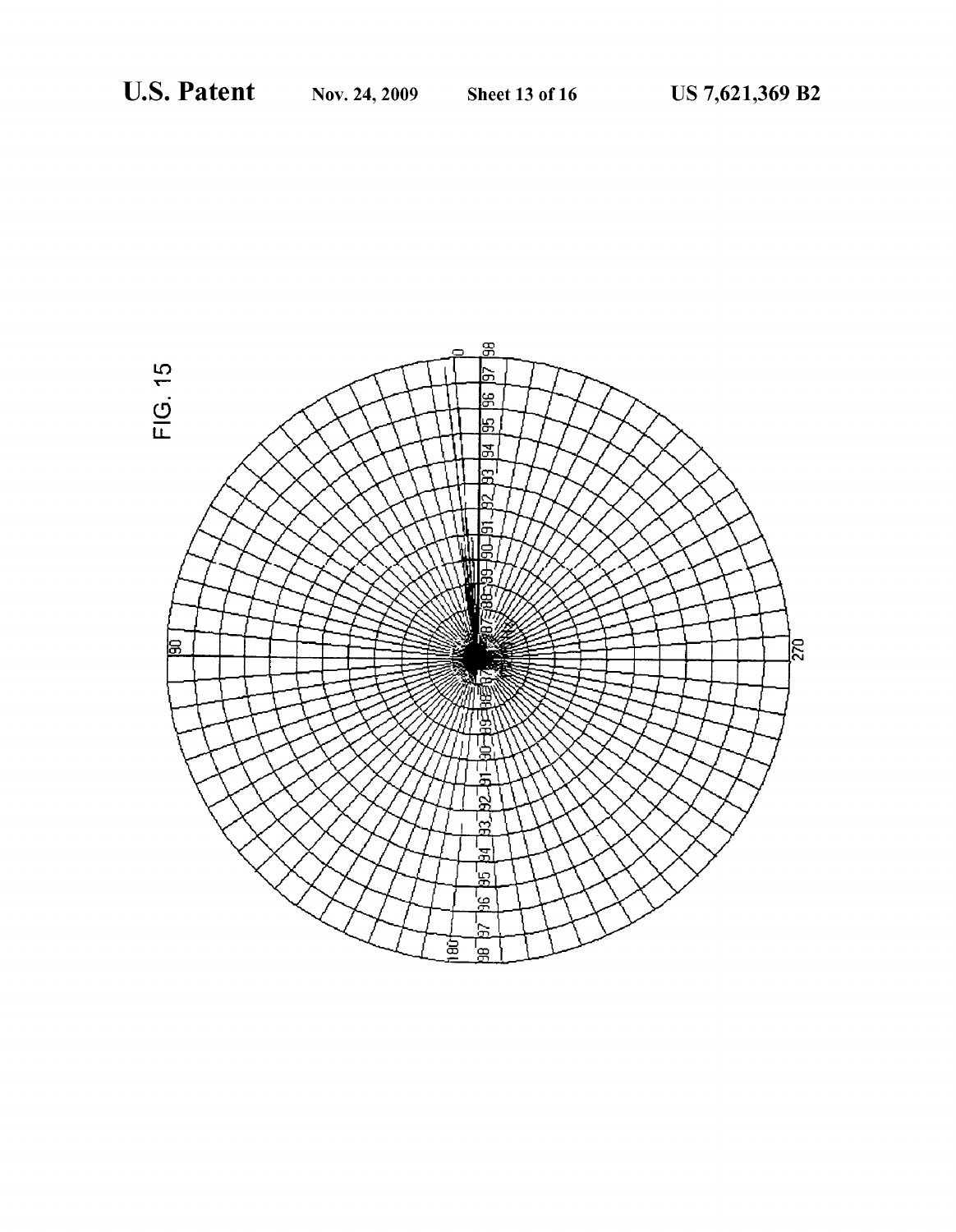

FIG. 16

powertine 30 citver 3v 2 meter high res<br>6/5/2006 6:12:52 PM<br>powertine 30 citver 2 meter 3v high res<br>Cursor = -7:27 m at 6:55 ms (7.40 feet)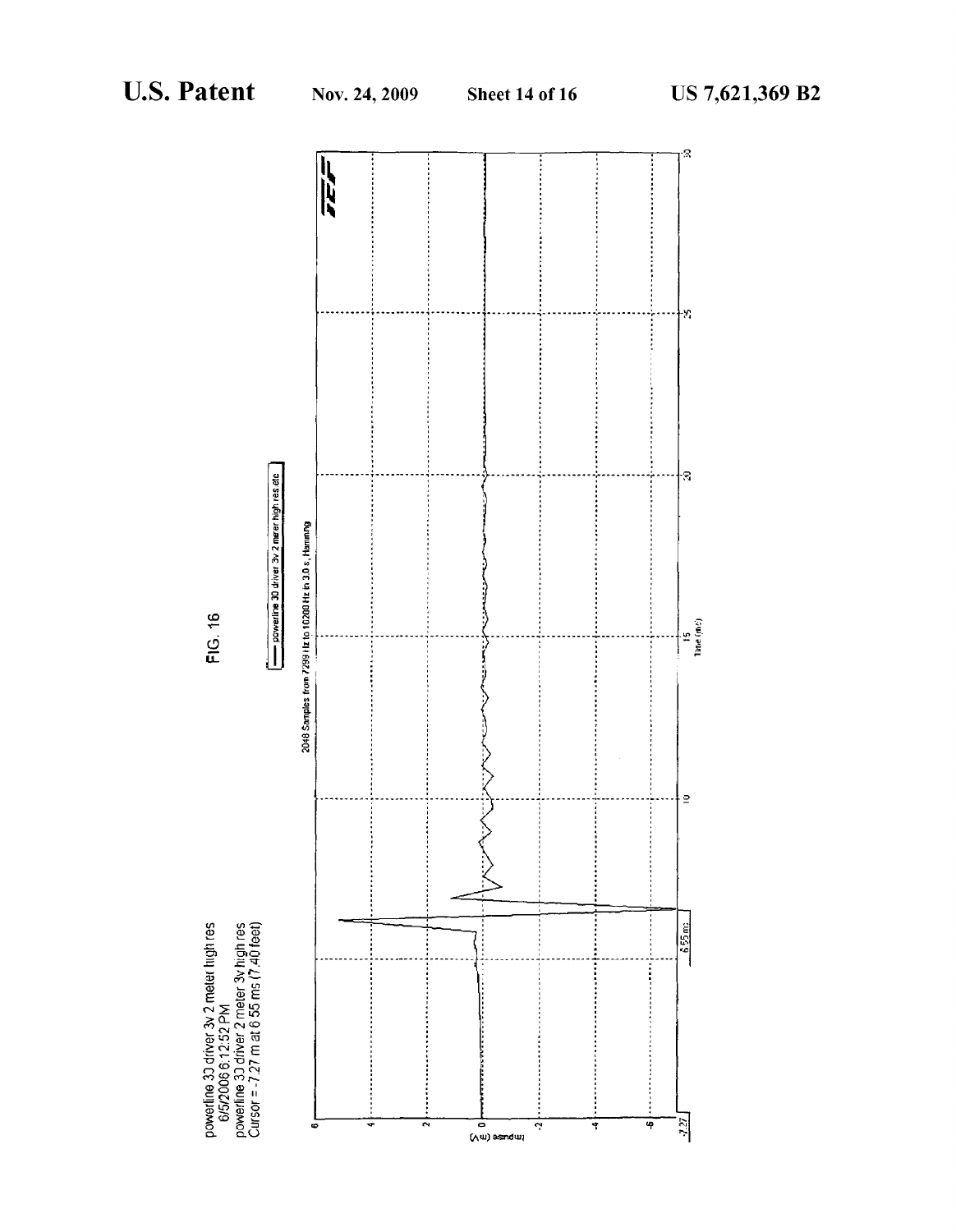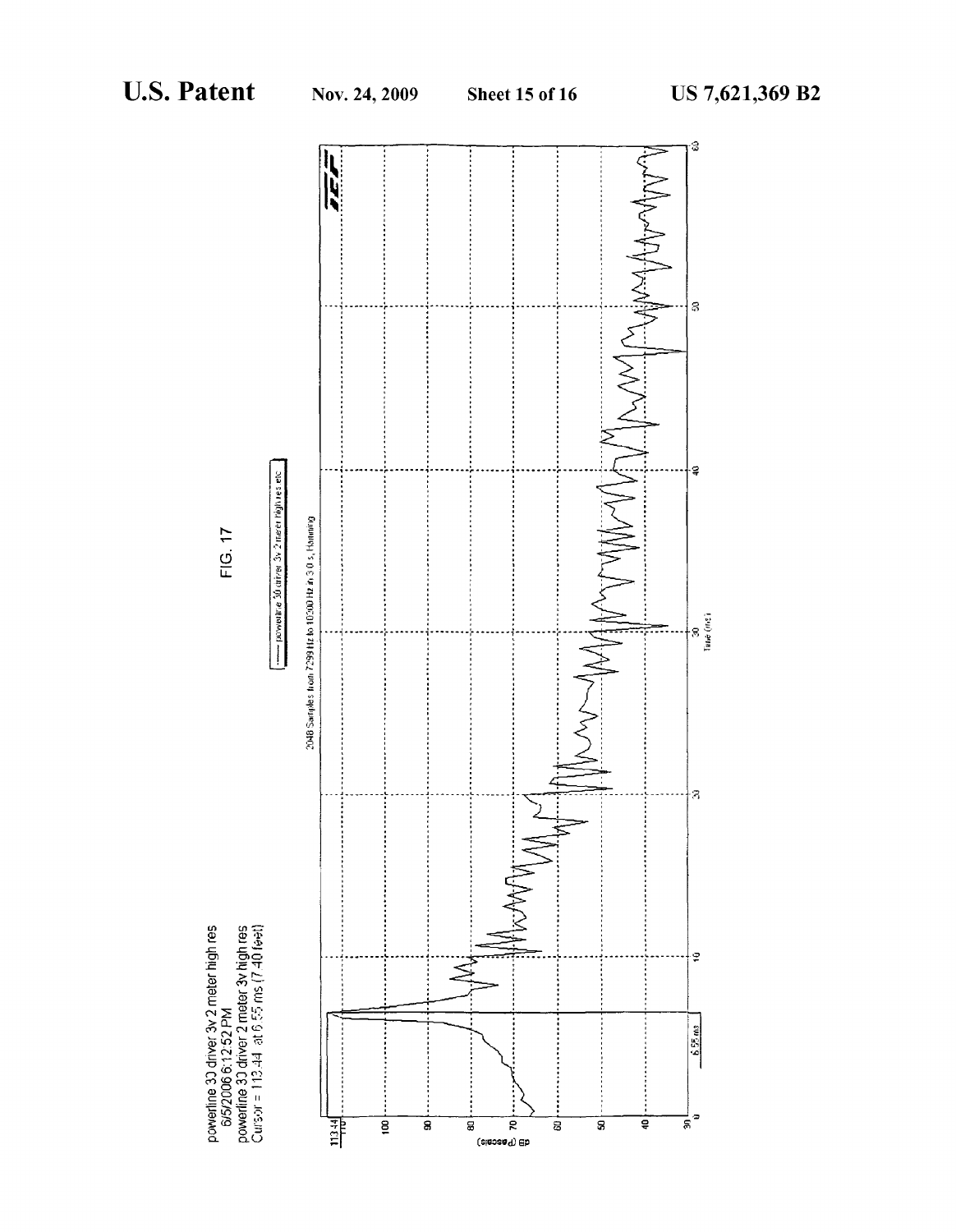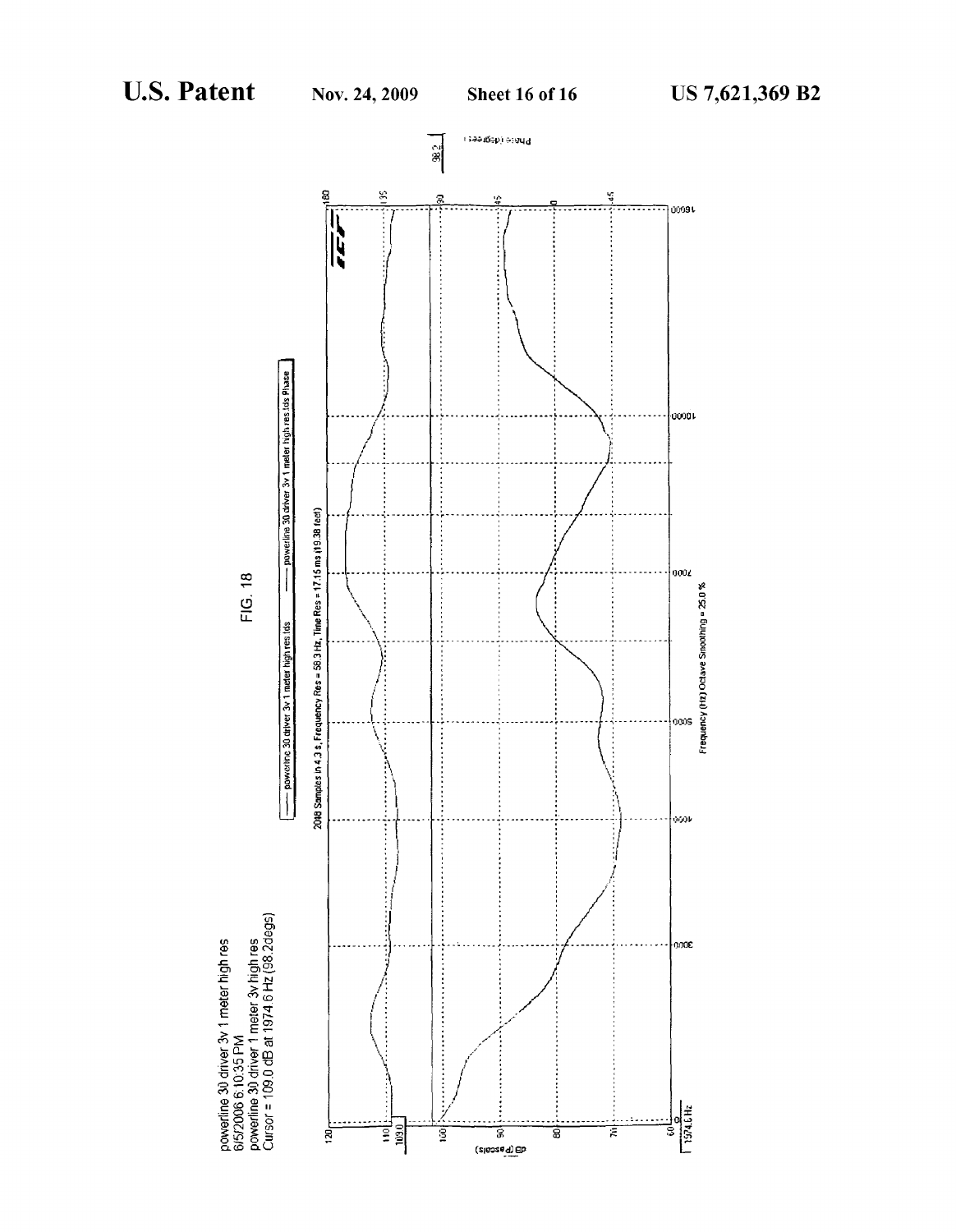$\mathcal{L}_{\mathcal{L}}$ 

10

15

 $40$ 

45

60

### ACOUSTIC ENERGY PROJECTION SYSTEM

#### BACKGROUND OF THE INVENTION

1. Technical Field

The invention relates to a directional sound system and more particularly to an acoustic source and sound reinforcement system for delivering particularly intense sound energy to a remote location or for providing a particularly rich, but highly localized, surround-sound sound field.

2. Description of the Problem<br>At issue is the construction of a sound reinforcement system which can accept inputs from a large plurality of transducers and non-destructively sum the inputs to produce a sound beam which can be directed to a particular location. Of particular interest is producing a device capable of producing a beam with high acoustic energy intensities. Also of interest is providing a system which produces a highly localized sound field and one in which an listener can enjoy a highly realistic auditory environment, including providing auditory cues corresponding to the listener's locational perspective as presented by a video system.

The parabolic dish is of natural interest at any time focus ing and intensification of a propagated field is desired. Meyer et al., in U.S. Pat. No. 5,821,470 described a Broadband Acoustical Transmitting System based on a parabolic reflec tor incorporating two loudspeaker transducers. One trans ducer was spaced from the dish, forward along the intended axis of propagation of Sound at the focal point of the dish, a conventional arrangement. This transducer was horn loaded and oriented to propagate sound backward along the radiant axis and into the dish for reflection in a collimated beam. The frequency components of the overall field. A second transducer for low frequency components was located opposed to the horn loaded transducer on the radiant axis, preferably the horn loaded transducer on the radiant axis, preferably flush mounted in the dish and oriented for forward propaga tion of Sound. At this location the low frequency transducer would derive relatively little benefit from the dish as such, though the dish would serve as a baffle. 25 30

#### SUMMARY OF THE INVENTION

The invention provides a sound generating and projection apparatus. The apparatus is based on a radiator including at least a first, and possibly additional, shaped reflecting surface(s) having a forward radiant axis. Where more than one reflecting Surface is used the radiant axes of the Surfaces are coincident. Each shaped reflecting surface defines its own sets of equivalent acoustic input locations, with each set being a ring of non-Zero circumference centered on the forward radiant axis. The sound sources used on the focal rings are distributed but functionally continuous sources. In its pre- 50 ferred form, a sound source is, in effect, a line array of loudspeakers disposed in a closed loop. The transducers are dis posed in a circle with all of the loudspeakers oriented inwardly toward or outwardly from the forward radiant axis, depending upon which shaped reflecting surface is used. 55

In its preferred embodiments the radiator includes an inner reflecting surface or both inner and outer reflecting surfaces. The inner reflecting surface is formed from a cone reflector having its axis aligned on an intended radiant axis. The outer reflecting surface, if present, is a forward concave annular ring disposed around the cone reflector. Preferably the shapes of the reflecting surfaces are parabolic relative to the forward radiant axis and define an inner Surface focal ring and an outer surface focal ring. A plurality of transducers is placed along each focal ring with the individual transducers turned into the reflecting surfaces. The transducers are arrayed with spacing <sup>65</sup> between the transducers chosen by reference to the highest intended operating frequency of the device.

Additional effects, features and advantages will be appar ent in the written description that follows.

### BRIEF DESCRIPTION OF THE DRAWINGS

The novel features believed characteristic of the invention are set forth in the appended claims. The invention itself however, as well as a preferred mode of use, further objects and advantages thereof, will best be understood by reference to the following detailed description of an illustrative embodiment when read in conjunction with the accompanying drawings, wherein:

FIG. 1 is a perspective view of a sound projector based on an interior cone reflector.

FIG. 2 is a perspective view of a second embodiment sound projector having inner and outer reflecting surfaces with coincident forward radiant axes.

FIG. 3 is a cross sectional diagram depicting operation of an inner reflecting surface for a sound radiator in accordance with the invention.

FIG. 4 is a cross sectional view of the sound generating and transmitting apparatus of a first embodiment of the invention.

FIG. 5 is a plan view illustrating operational divisions of the loudspeaker array for the first embodiment of the inven tion.

FIG. 6 is a high level schematic of circuitry for the sound projector of FIG. 5.

FIG. 7 illustrates an application for the embodiment of the invention illustrated in FIGS. 5 and 6.

FIG. 8 is a cross sectional illustration of a embodiment of the invention having first and second reflecting surfaces.

FIG. 9 illustrates an arrangement of high frequency trans ducer elements for the projector of FIG. 8.

FIG. 10 is a cross sectional view of a variation of the projector of FIG.8.

35 a front elevation and a perspective view of a portable sound FIGS. 11A-Dare, respectively, a top plan, a side elevation, projector incorporating the radiator and toroidal radial array of the invention.

FIGS. 12A-C are side elevations illustrating characteristic dispersion for sound fields produced by the projector of FIGS. 11A-D.

FIG. 13 is a cross sectional view of the radiator and loud speaker array of the projector of FIGS. 11A-D.

FIG. 14 is a graph of frequency response over distance for a representative system incorporating the invention.<br>FIG. 15 is a polar graph of the conical output.

- FIG. 16 is a impulse response graph.
- FIG. 17 is a time over energy graph.

FIG. 18 illustrates phase and energy over frequency.

#### DETAILED DESCRIPTION OF THE INVENTION

Referring to the Figures and in particular to FIG. 1 a first embodiment of the invention is illustrated. A sound projector 10 projects a sound field forward on the radiant axis  $\overline{R}$  of the device. Sound projector 10 incorporates a first reflecting surface formed by a cone reflector 14 mounted inside a cylindrical shell 12 to produce a highly collimated sound field. The central axis of cone reflector 14 lies on the radiant axis R.A.

In an alternative embodiment of the invention illustrated in FIG. 2, a Sound projector 11 provides two primary acousti cally reflective surfaces, the first corresponding to the outer surface of cone reflector 14 and a second surface formed by a forward concave annular ring 16 which is disposed outwardly from and surrounding the cone reflector 14. Both surfaces are housed within a shell 20. Also located within shell 20 circum ferentially surrounding and just outside the base of cone reflector 14 is an annular transducer array section 18 from which sound is directed both inwardly on and outwardly from the radiant axis RA against the reflecting surfaces.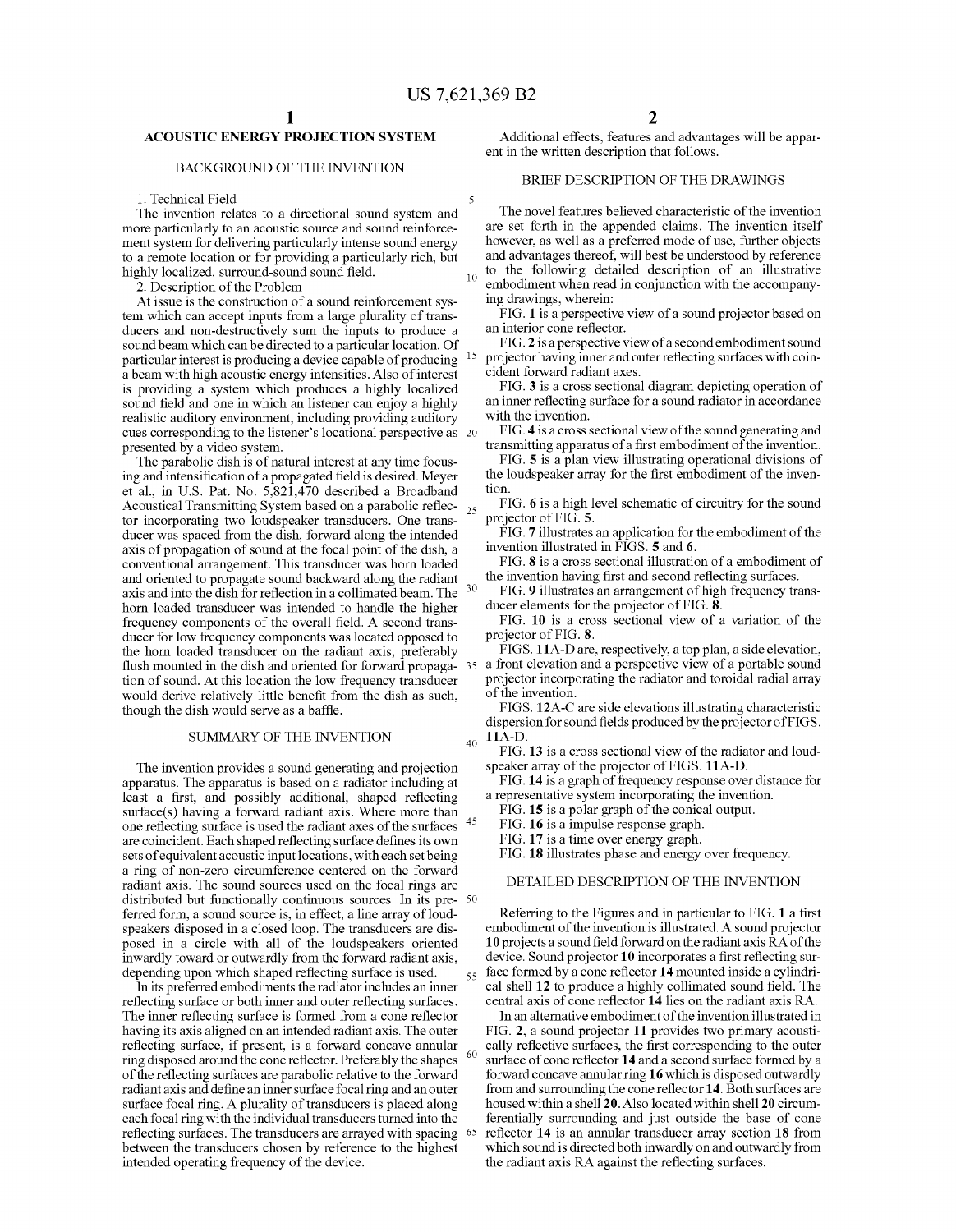10

15

25

30

55

60

An advantageous location of the annular transducer array section 18 is illustrated by reference to FIG. 3, which shows a cone reflector 14 which is shaped so that sections of the cone reflector, taken in planes including the radiant axis RA, are parabolic providing a global hyperbolic reflective surface 22 with a focal ring FR. The focal ring FR has a non-zero circumference and surrounds the cone reflector 14 and is centered on the radiant axis RA. Transducers are located on the focal ring of the cone reflector 14 and oriented to direct sound energy against the cone reflector. Such placement of the trans ducers results in a highly collimated forward sound field exhibiting little dispersion. It might be observed that if the transducers are moved forward and backward parallel to the radiant axis RA (as indicated by double headed arrow A), the field can be made more dispersive, or given a far field con vergence point forward from cone reflector 14.

FIG. 4 illustrates placement of a plurality of loudspeaker transducers 26 at discrete, evenly spaced locations along a focal ring surrounding cone reflector 14. In the illustrated embodiment the loudspeakers 26 are directed inwardly on the radiant axis RA with generated sound being reflected forward 20 along the radiant axis in a low dispersion collimated beam. Some leakage occurs toward the tip of the cone reflector 14 due to lack of reflective surface area. In some embodiments a substantial portion of the tip of cone reflector 14 may be dispensed with. Loudspeakers 26 are arranged in what is in effect an annular, closed loop line array 24, with the loud-speakers 26 installed in a sealed enclosure 30 and emitting sound through an annular baffle 28. Loudspeakers 26 are located discretely spaced from one another by no more than one quarter of a wavelength of the highest intended operating frequency of the device.

It is not necessary that every loudspeaker 26 be part of the same channel. An extraordinarily rich surround sound system can be provided a listener located directly forward of the unit by dividing the array into Zones. FIG. 5 illustrates division of the transducers 26 of an array into eight Zones. The Zones are 35 categorized by a visual context to provided the listener by an associated video system (See FIG. 7). The direction "for ward" from the observer, that is the expected focus of interest<br>in a field of view, may be correlated with center zone 32 (zone 2). Moving clockwise around the array are provided successively: a right front zone 33 (zone 3); a right side zone 34 (Zone 4); a right rear Zone 35 (Zone 5); a stub rear Zone 36 (Zone 5/6) to which may be applied a mix of the signals from the fifth and sixth channels; a left rear zone  $37$  (zone 6); a left side zone 38 (zone 7); and a left front zone 31 (zone 1). Each Zone receives its own input channel as illustrated in FIG. 6. In FIG. 6, for purposes of the exemplary block diagram circuit 40, it is assumed that an audio signal is provided from a DVD player 42 or comparable source. The audio signal is applied to a receiver 44 for recovery and division into the basic set of channels. Each channel is applied to a digital signal processor 50 46 and from there the preamplifier 48, 52,54, 56,58, 60, 62. 64 for each channel plus the subwoofer 50 channel. 40 45

FIG. 7 illustrates how a listener o may be positioned relative to a sound projector 70 incorporating a cone reflector 14 and Zonal division of its transducer array. A sound field SF is produced which provides a Surround sound experience ori ented based on the visual context provided by video devices 66.

Referring to FIGS. 8-10 an alternative embodiment of the invention is illustrated incorporating a reflector with inner and outer reflecting surfaces. The inner reflecting surface 82 is provided by the cone reflector 14, which is preserved from the first embodiment of the invention. A second, outer reflecting surface 84 is provided by a forward concave annular ring 16. Outer reflecting surface 84 is preferably parabolic in its sections, but differs from a conventional parabolic dish in that 65 the bases of the parabolic sections to not meet at a single point in the base of the dish, but instead Surround an annular gap in

4

which cone reflector 14 may be placed. The term "parabolic" is intended to include functionally equivalent surfaces constructed from flat segments which average to a parabola. The term parabola is applied to curves of the reflecting surfaces in planes. The overall reflective surfaces are considered hyperbolic because they do not have focal points but rather "focal rings'. In addition, outer reflecting surface 84 would function without inner reflecting surface 82, though such an arrangement would have a larger than necessary footprint.

In FIGS. 11A-D an application of sound projector 110 mounted on a tripod 112 is illustrated from various perspectives and contrasted in size with an operator T, who may be taken as standing about 6 feet in height. The aperture A of projector 110 is about 30 inches and exposes a radial torodial array 114 disposed around the base of cone reflector 116. Sound projector 110 is installed on an altazimuth mount 118 which allows rotation on the tripod 112 base to control azimuth and pivoting on a fork 120 to control altitude. A gun sight type element 117, potentially including a camera for

remote control, may be provided to aim sound projection 110.<br>In FIGS. 12A-C the characteristic sound field dispersions illustrating a polar sound field SF1, a focused sound field SF2 with a far field convergence CP and a sound field SF3 with 30 degrees of dispersion. Far field convergence CP and the angle of dispersion are selectable using the mechanism of FIG. 13. For a hyperbolic cone reflector 116 which, by virtue of its parabolic sectional shape has a focal ring, the dispersion characteristics of a forward projected sound field are control lable by relative movement of the toroidial radial array 114 parallel to the radiant axis of the reflector. This of course can be achieved by movement of either the array 114 or the reflector 116. As illustrated the reflector has been equipped with a worm drive 124 driven by a simple servo actuator motor 126 for displacing the cone reflector 116 relative to the ring array 114. The worm drive 124 could also drive a pointer to a graph indicating neutral, dispersion angle and meters to the convergence point. Naturally the system could be equipped with sophisticated range finding allowing automation of focus selection once a target had been selected by an operator.

The parabolic section for a hyperbolic cone reflector fol lows the equation:

#### $Y = X^2/4F$

where F is the focus, X is width and Y is height. Non parabolic section curves are conceivable, as is a cone reflector with flat faces. Most such faces would not provide focusing as do the preferred hyperboloids.

FIG. 14 illustrates frequency response over distance for a representative system incorporating the invention by a series of response curves, each representing a doubling of distance over the next higher curve along the center radiant axis of the projector. The projector response follows a near inverse cies but a substantially smaller drop at higher frequencies. In the highest frequency bands the output of the projector can be focused to a beam waist in a manner analogous to light allow ing higher outputs at distance than close to the device. The lowest frequency knee point of the coherent focus phenomena is a function of the hyperboloid shape and the diameter (which effects the available surface area) of the cone reflector obtainable for coherent focus. The kneepoint wavelength seems to be about  $4 \times$  the diameter of the cone reflector. The reflector works at lower frequencies, but outputs follow the inverse square law.

FIG. 15 is a polar graph for a radiator having a hyperbolic reflector and an 18 inch diameter and shows a 2 to 3 degree dispersion centered on the radiant axis of the device (0 degrees). The strongest line is just counterclockwise from 0 degrees (at 2 degrees) at the 97.5 db output level. The other